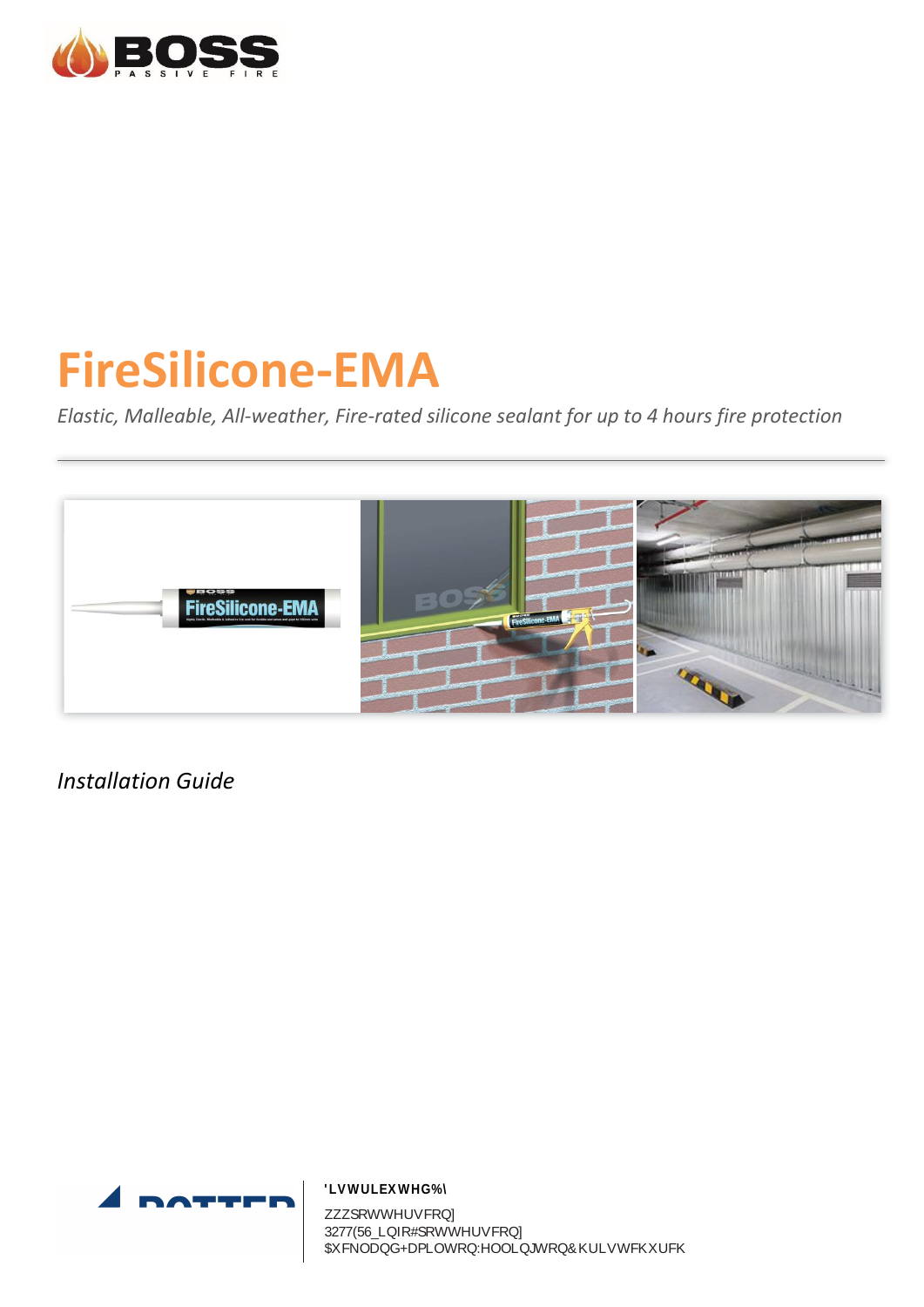

# **DESIGN CONSIDERATIONS**



Sound practice exists for the prevention of failure and these should be carefully considered by designers, prior to writing specifications for sealants and their application:

- 1. Consider the movement of the joint to be sealed. This should include thermal, wind pressures, settlement and differential movement of components.
- 2. Consider the characteristics of the substrates as they affect the choice of sealant, i.e. how the surface finish may be affected by sealant compounds and the possibility of discolouration due to oil migration or staining.
- 3. Consider the location and environment of the joint to be sealed. Exposure to temperature extremes, ultra violet light, radiation, chemical attack, standing water and vibration.
- 4. Consider the characteristics of all available sealants for performance capabilities, hardness after weathering, movement capabilities in both extension and compression, adhesion properties and chemical resistance.
- 5. Adequate space and accessibility should be provided for applying and tooling the sealant. A suitable backing material to control the sealant depth should be used. Bond breaker materials should also be used to prevent three sided adhesion which causes sealant failure – see Figure 2.



*Figure 1*



*Figure 2 Three sided adhesion gives cohesive failure of sealant*



*Figure 3*



*Figure 4 Use of bond breaker tape gives two sided adhesion and allows the sealant to stretch freely with the joint*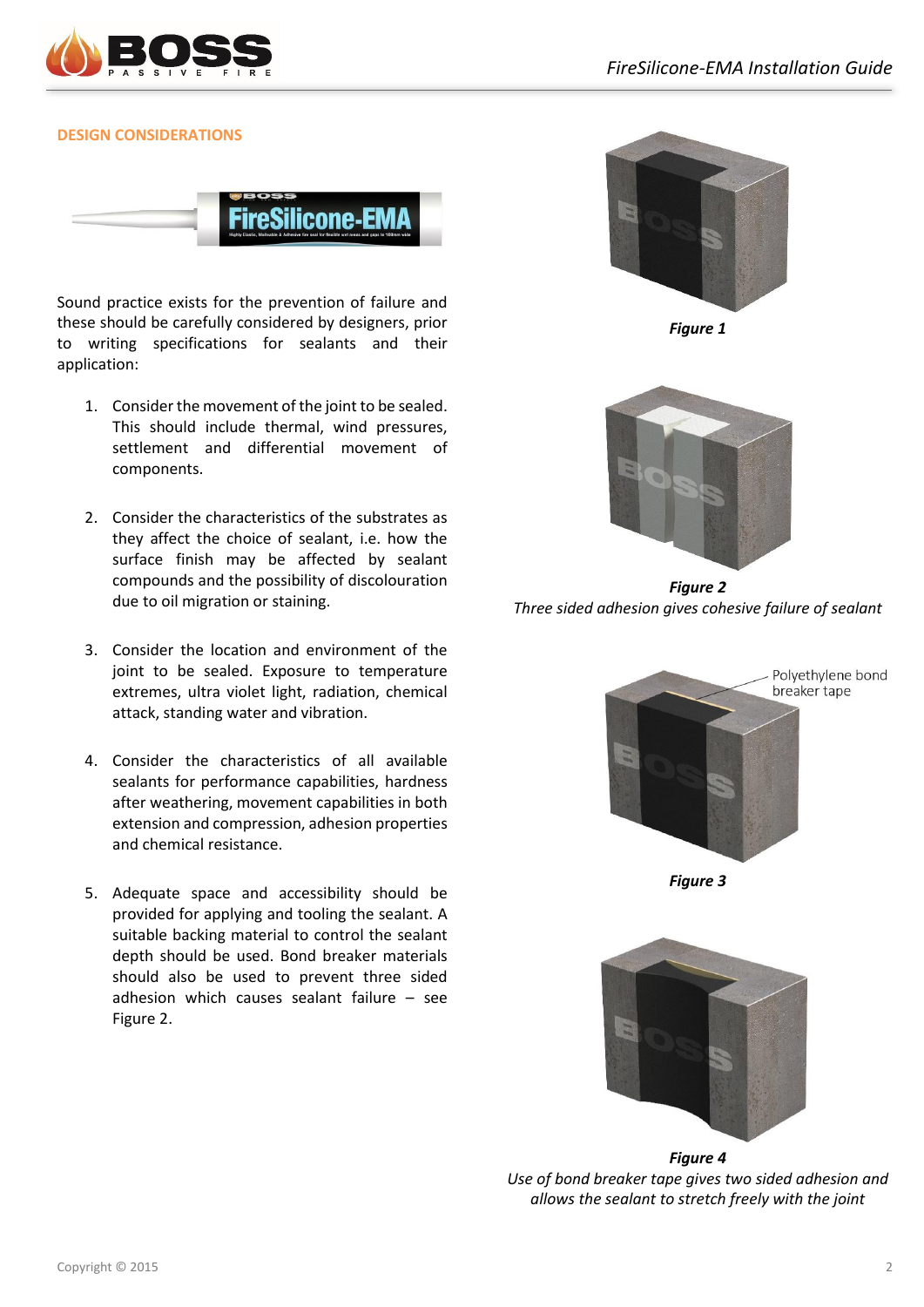

## **STRUCTURAL MOVEMENT IN SEALANTS**

In structural sealing situations, the joint dimensions are critical. In Figure 5 one can see the stresses encountered due to structural movement. The sealants cross sectional shape changes but the volume remains constant. Therefore when joints are designed, it is essential to provide a suitable width-to-depth ratio which will enable the sealant to withstand the maximum strain anticipated due to the structural movement of the joint.



*Figure 5 Expanded State: Maximum Strain*



*Figure 6 Normal State*



*Figure 7 Compressed State: Maximum Strain*

## **DIMENSIONAL REQUIREMENTS**

- 1. The joint depth should be such as to provide a minimum sealant depth of 6mm.
- 2. In concrete or masonry joints where structure movement is expected the sealant depth should be 12-18mm dependent on the joint width.
- 3. If the joint width is less than 12mm, the depth of sealant should be not less than one half of the width and not greater than the width. (The minimum depth of 6mm still applies) **N.B.** If the joint width is 6mm then the joint depth is 6mm. This is the minimum joint size.
- 4. For joints between 12mm and 50mm the sealant depth should be one half of the joint width.

#### **TYPICAL EXAMPLE OF INSTALLATIONS**

The following is a guide for those responsible for writing specifications and installation schedules.

- 1. Ensure that all surfaces are dry and free from contamination, dust, grit, frost, moisture, etc.
- 2. Where applicable i.e. to reduce the joint depth to an acceptable level (usually  $D = W / 2$  with a minimum depth of 6mm) a joint backer rod is used. The backing material is tamped into position to give the required joint depth.

**N.B.** An oversized backing rod should be used to ensure that it remains in position, i.e., a 12mm wide joint requires a 15mm diameter backing rod.

- 3. The primer, if required, should be applied to the two opposite vertical faces taking care not to prime the backing material. (This will eliminate the possibility of failure due to three sided adhesion). The primer should be applied according to manufacturer's instructions.
- 4. To obtain a neat finish, masking tape should be applied to the face edgings for protection during application of the sealant.



*Figure 8. Apply Masking Tape*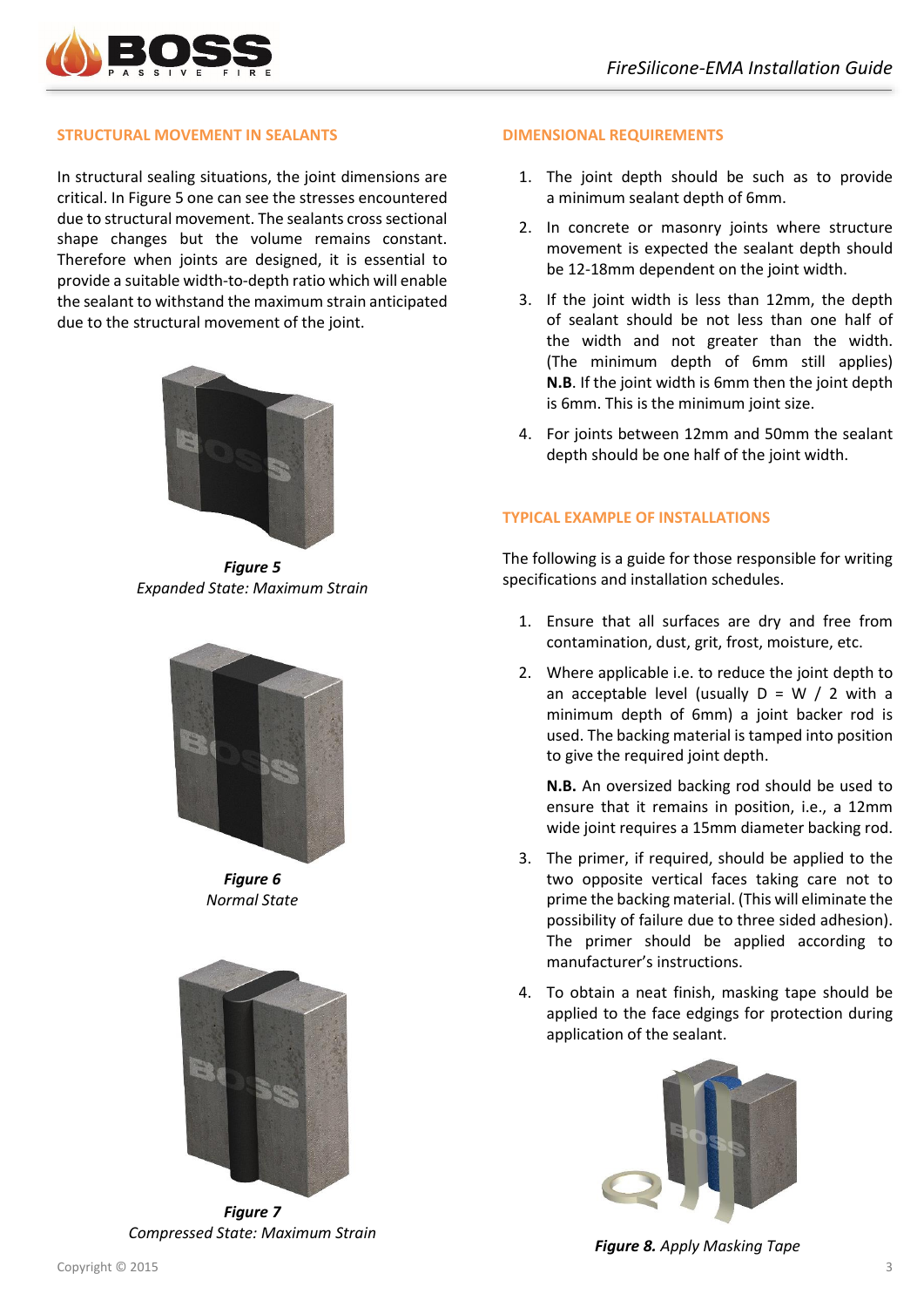

## **TYPICAL EXAMPLE OF INSTALLATIONS CONTINUES**

- 5. If using a two-part sealant, the sealant should be mixed according to the manufacturer's instructions and then placed in a cartridge for applications. The sealant should be gunned firmly into the joint ensuring that it is in full contact with the sides of the joint. Failure to carry this out may result in poor adhesion of the sealant and ultimate failure to the joint.
- 6. Tooling of the sealant may be necessary to achieve an acceptable appearance. This is accomplished by drawing a flat tool over the surface of the sealant to produce a smooth neat finish. Tooling also compresses the sealant into the joint enhancing the adhesion to the joint sides.
- 7. Once a smooth acceptable appearance has been achieved, remove the masking tape by drawing it across the joint. This will ensure that any 'tails' of sealant fall into the joint, ensuring that there are no unsightly marks on the substrate. The type of sealant required for any given application, is dependent on the amount of movement expected from the joint.

| <b>Floor &amp; Wall</b><br><b>Joint Size</b><br>(Width x Depth) | <b>Backing</b>    | <b>Linear Metres</b><br>per Cartridge |
|-----------------------------------------------------------------|-------------------|---------------------------------------|
| $5mm \times 10mm$                                               | PE Open Cell Foam | 6.2                                   |
| $10mm \times 10mm$                                              | PE Open Cell Foam | 3.1                                   |
| $15mm \times 10mm$                                              | PE Open Cell Foam | 2.04                                  |
| 20mm x 10mm                                                     | PE Open Cell Foam | 1.55                                  |
| $25mm \times 15mm$                                              | PE Open Cell Foam | 0.83                                  |
| 30mm x 15mm                                                     | PE Open Cell Foam | 0.69                                  |
| 35mm x 20mm                                                     | PE Open Cell Foam | 0.44                                  |
| 40mm x 20mm                                                     | PE Open Cell Foam | 0.39                                  |
| 45mm x 25mm                                                     | PE Open Cell Foam | 0.28                                  |
| 50mm x 25mm                                                     | PE Open Cell Foam | 0.25                                  |
| $5mm \times 15mm$                                               | PE Open Cell Foam | 4.13                                  |
| $10mm \times 15mm$                                              | PE Open Cell Foam | 2.07                                  |
| 15mm x 15mm                                                     | PE Open Cell Foam | 1.38                                  |
| $20mm \times 15mm$                                              | PE Open Cell Foam | 1.03                                  |



*Figure 9*



*Figure 10*



*Figure 11*

# **STORAGE & DISPOSAL**

FireSilicone-EMA is not affected by an outdoor environment, it is recommended for ease of installation that the product is stored indoors, ideally in dry frost free conditions between  $+5^{\circ}$ C and  $+30^{\circ}$ C. For health and safety details, contact our Technical Services team on 1300 502 677.